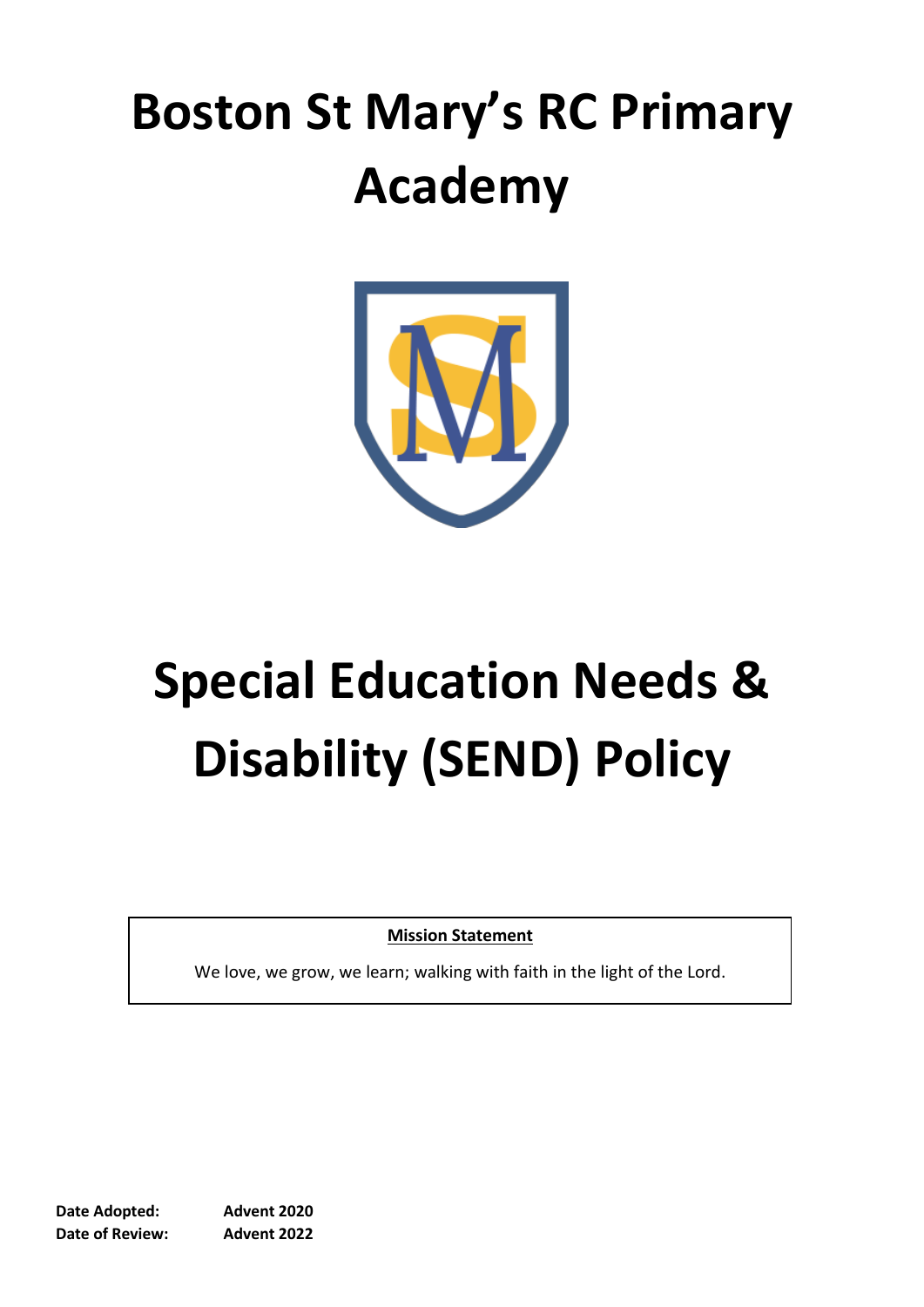# **Contents**

Introduction Compliance Aims & Objectives Identifying Special Educational Needs A Graduated Response to SEN Support Managing Pupils Needs on the SEN Register Supporting Pupils and Families Monitoring and Evaluation of SEN Training & Resources Roles & Responsibilities Accessibility Complaints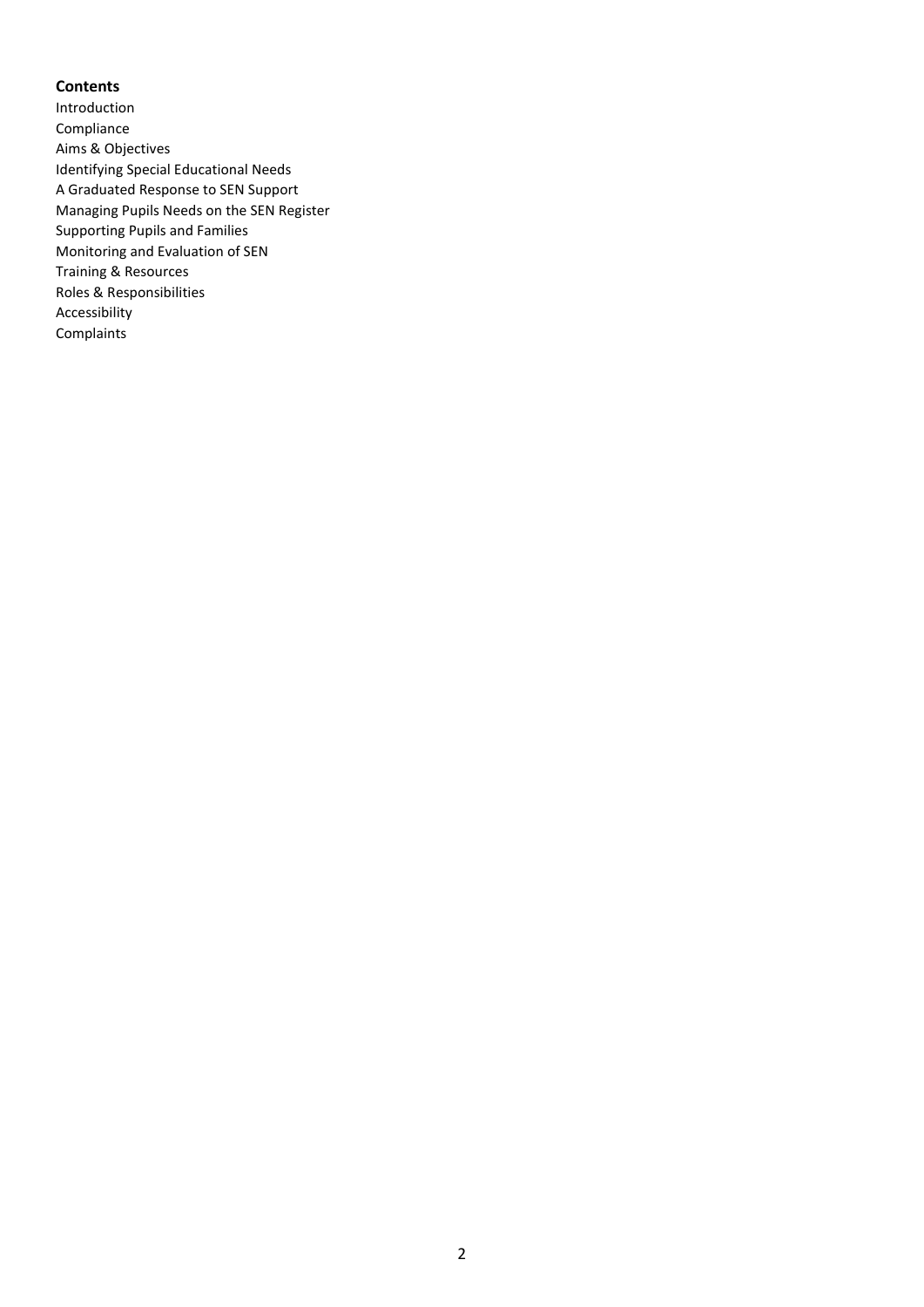## **Introduction**

The school supports the aims of the UNICEF charter on Rights and Responsibilities of the child with respect to education. In Articles 28 and 29 of the charter it states that all children have a right to an education but with this comes the responsibility to make the most of that education and to ensure that others are able to make the most of their education.

Teaching and learning at St Mary's RC Primary Academy aims to provide pupils with numerous opportunities to engage with different aspects of the curriculum, both independently and working in groups. Pupils will be encouraged to appreciate the social benefits of engagement with the curriculum and will take part in activities that will allow them to explore and develop an understanding and awareness of different cultures. This again links to the UNICEF charter and the mission statement of the school which highlight the need for all children to develop mutual respect and understanding.

This Policy will be reviewed annually.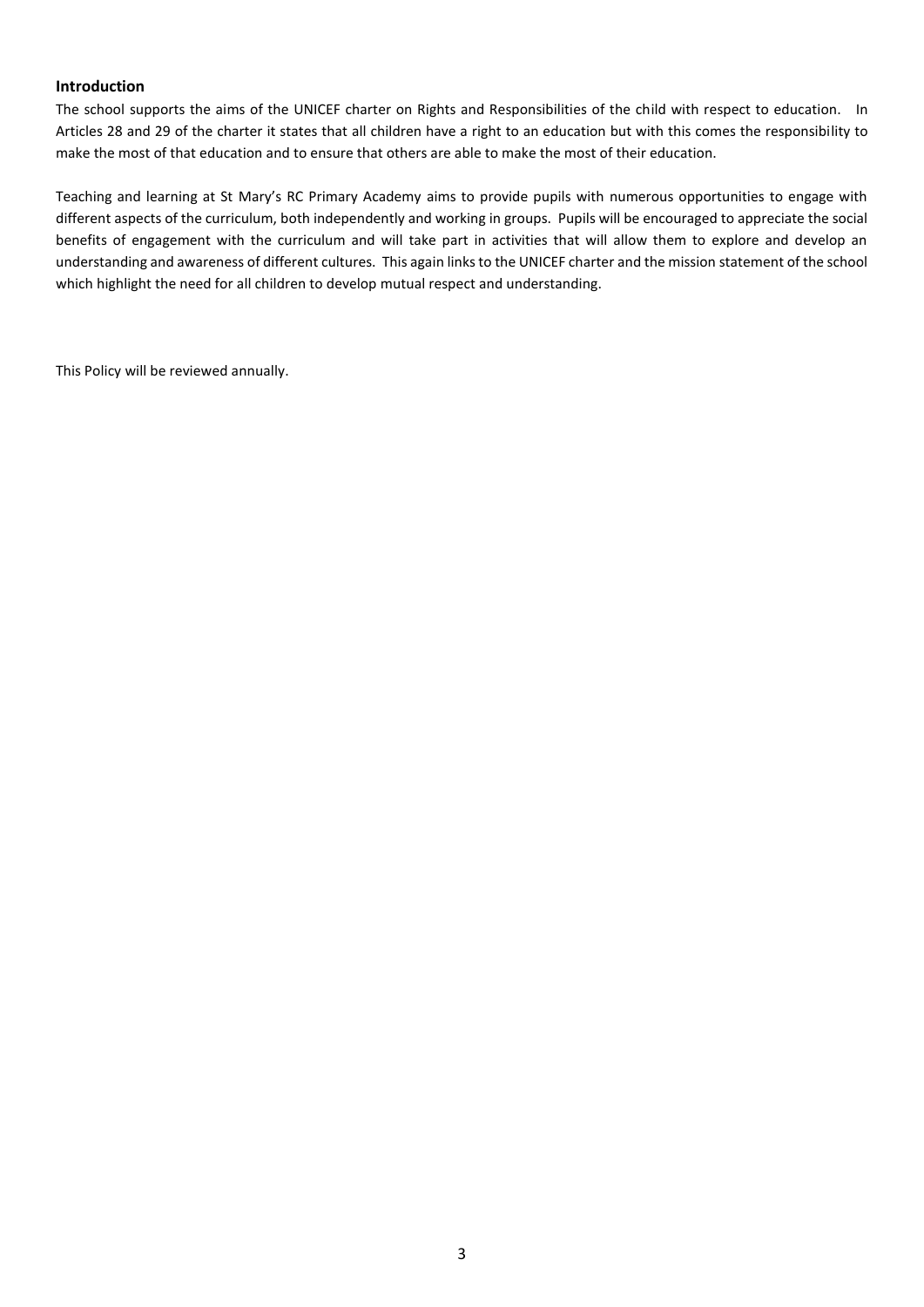# **Compliance**

The following documents were taken into consideration in the formulation of this policy: Education Act, 1996 and 2011, revised Special Educational Needs and Disability Code of Practice: 0 to 25 years (2015) The Discrimination Act in Schools and Early Years Settings (2006) Removing Barriers to Achievement (2004) The Equality Act (2010)and St Mary's Safeguarding Policy. This document provides a framework for the identification and provision for children with special educational needs. It is written for the benefit of all members of the school community, to ensure that all are aware of the principals underlying identification and provision and confidently committed to the agreed strategies. St Mary's school website display's the current support available to your child at our school. It explains how the SEND process works, how the school can support you and your child, and how you can work with the school to support your child. There is also a link directing you to Lincolnshire's Local Authority website to show you what support is available within the county to support you and your child.

This policy complies with the statutory requirement laid out in the SEND Code of Practice 0-25 and supersedes any pre-dated policy.

It has been written with in collaboration with the staff, parents, pupils and governors of St Mary's RC Primary Academy, in liaison with the SLT of the school and with reference to the following guidance and documents:

- Equality Act 2010:
- SEND Code of Practice 0-25 (2015)
- Schools SEN Information Report Regulations
- Statutory Guidance on Supporting pupils at school with Medical Conditions
- Safeguarding Policy
- Accessibility Plan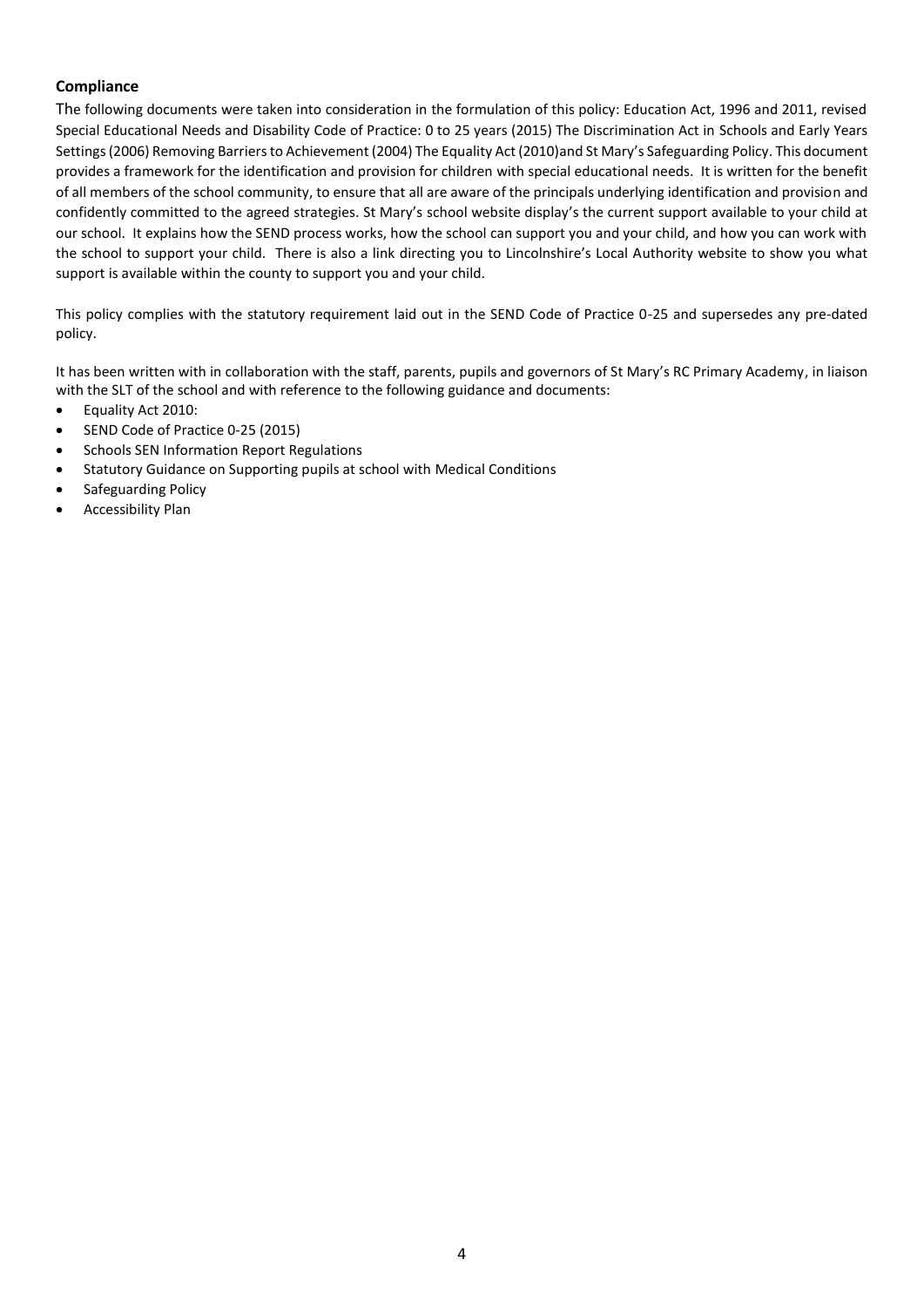#### **Aims**

At St Mary's RC Primary Academy, we have high aspirations for each of the individual children in our care regardless of race, religion, gender or ability. We believe that it is a child's thirst for knowledge and commitment to learning that enables them to achieve their full potential. As such, we are committed to providing a high standard of teaching and broad range of exciting learning opportunities to ensure excellence and enjoyment for all.

We believe that all children have a right to access and enjoy the full curriculum, however we recognise that some children need additional support in order to make good progress in their learning. For some children, this might be short term or temporary, for others this may be long term or permanent. Each child's needs are considered individually and any adaptations are made in order to best support their specific learning needs. Sometimes this might mean working with other agencies in order to effectively support both the pastoral and educational needs of these pupils.

Some children with Special Educational Needs (SEN) may be considered to be disabled under the definition set out in the Equality Act 2010. Whenever this is the case, the governing body will comply with their duties under that Act.

#### **Objectives**

In order to achieve our aims, we will

- Ensure the earliest possible identification of any Additional or Special Educational Needs through careful monitoring of the child, assessment of their work and tracking of their progress
- Work within the guidance of the SEND Code of Practice 2014
- Operate a "whole pupil, whole school" approach to the management and provision of support for children with SEN
- Provide a suitably qualified Special Educational Needs and Disabilities Co-ordinator (SENDCo) to oversee implementation of the SEN policy
- Ensure support, advice and training for all staff working with SEN pupils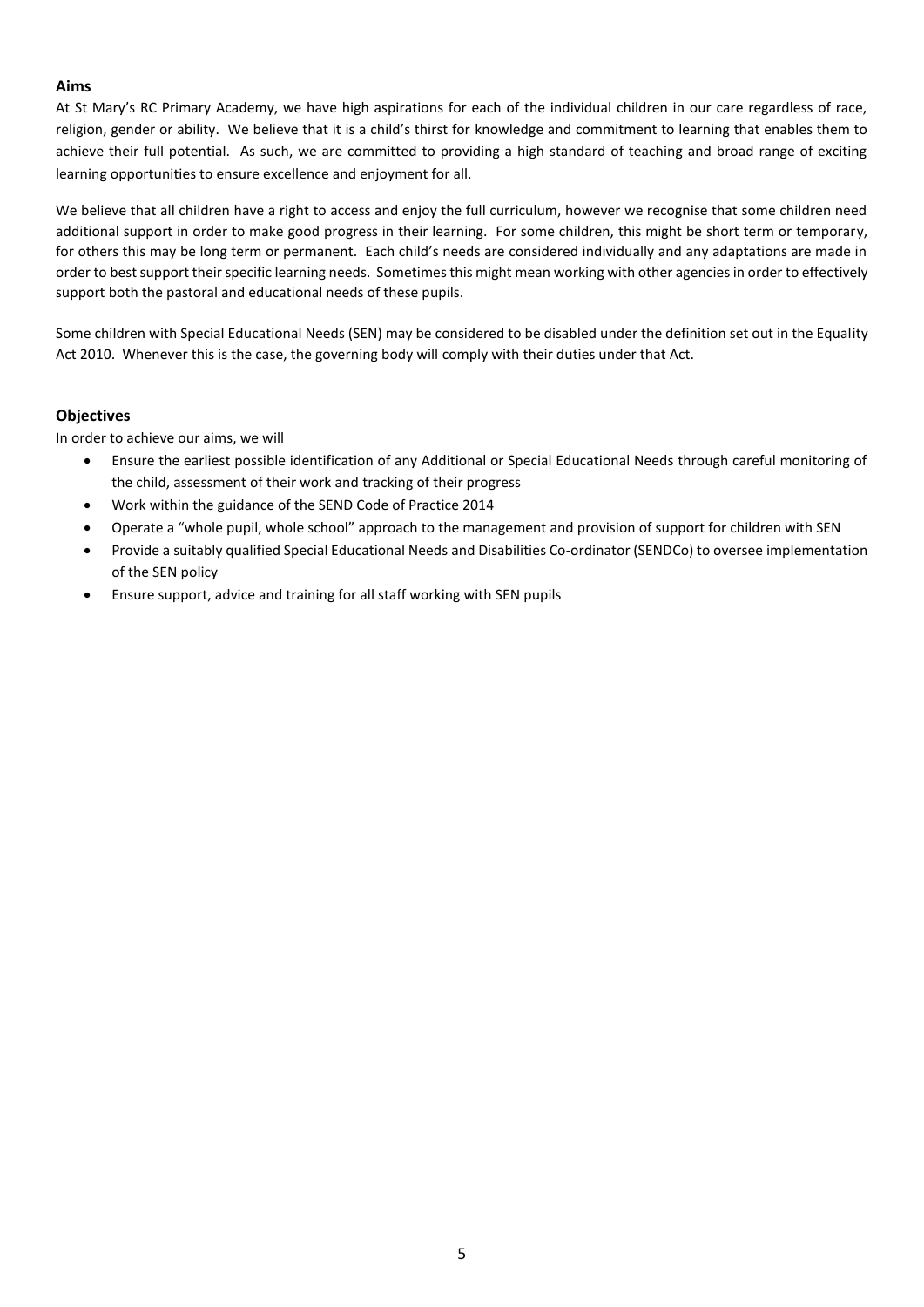# **Identifying Special Educational Needs**

Definition of SEND (DfE, 2014) A child or young person has SEND if they have a learning difficulty or disability which calls for special educational provision to be made for him or her.

 A child of compulsory school age or a young person has a learning difficulty or disability if he or she; has a significantly greater difficulty in learning than the majority of others of the same age,

or

 has a disability which prevents or hinders him or her from making use of facilities of a kind generally provided for others of the same age in mainstream schools.

The SEN Code of Practice 2014 (DfE p86, 87) defines four broad categories of need. At St Mary's, we consider the needs of the whole child, including those which may not be considered to be educational needs, when deciding on what additional provision that child may need.

We do not use these definitions to fit a child into any specific category or to give them a label, however we do refer to them in order to effectively plan for a wide range of different needs and to guide us when deciding upon the best course of action to take in each individual child's case.

#### **Communication and Interaction**

Children and young people with speech, language and communication needs (SLCN) have difficulty in communicating with others. This may be because they have difficulty saying what they want to, understanding what is being said to them or they do not understand or use social rules of communication. The profile for every child with SLCN is different and their needs may change over time. They may have difficulty with one, some or all of the different aspects of speech, language or social communication at different times of their lives.

Children and young people with ASD, including Asperger's Syndrome and Autism, are likely to have particular difficulties with social interaction. They may also experience difficulties with language, communication and imagination, which can impact on how they relate to others.

#### **Cognition and Learning**

Support for learning difficulties may be required when children and young people learn at a slower pace than their peers, even with appropriate differentiation. Learning difficulties cover a wide range of needs, including moderate learning difficulties (MLD), severe learning difficulties (SLD), where children are likely to need support in all areas of the curriculum and associated difficulties with mobility and communication, through to profound and multiple learning difficulties (PMLD), where children are likely to have severe and complex learning difficulties as well as a physical disability or sensory impairment.

Specific learning difficulties (SpLD), affect one or more specific aspects of learning. This encompasses a range of conditions such as dyslexia, dyscalculia and dyspraxia.

#### **Social, Emotional and Mental Health Difficulties**

Children and young people may experience a wide range of social and emotional difficulties which manifest themselves in many ways. These may include becoming withdrawn or isolated, as well as displaying challenging, disruptive or disturbing behaviour. These behaviours may reflect underlying mental health difficulties such as anxiety or depression, self-harming, substance misuse, eating disorders or physical symptoms that are medically unexplained. Other children and young people may have disorders such as Attention Deficit Disorder (ADD), Attention Deficit Hyperactive Disorder (ADHD) or Attachment Disorder.

#### **Sensory and/or physical needs**

Some children and young people require special educational provision because they have a disability which prevents or hinders them from making use of the educational facilities generally provided. These difficulties can be age related and may fluctuate over time. Many children and young people with vision impairment (VI), hearing impairment (HI) or a multi-sensory impairment (MSI) will require specialist support and/or equipment to access their learning. Children and young people with an MSI have a combination of vision and hearing difficulties.

Some children and young people with a physical disability (PD) require additional ongoing support and equipment to access all the opportunities available to their peers.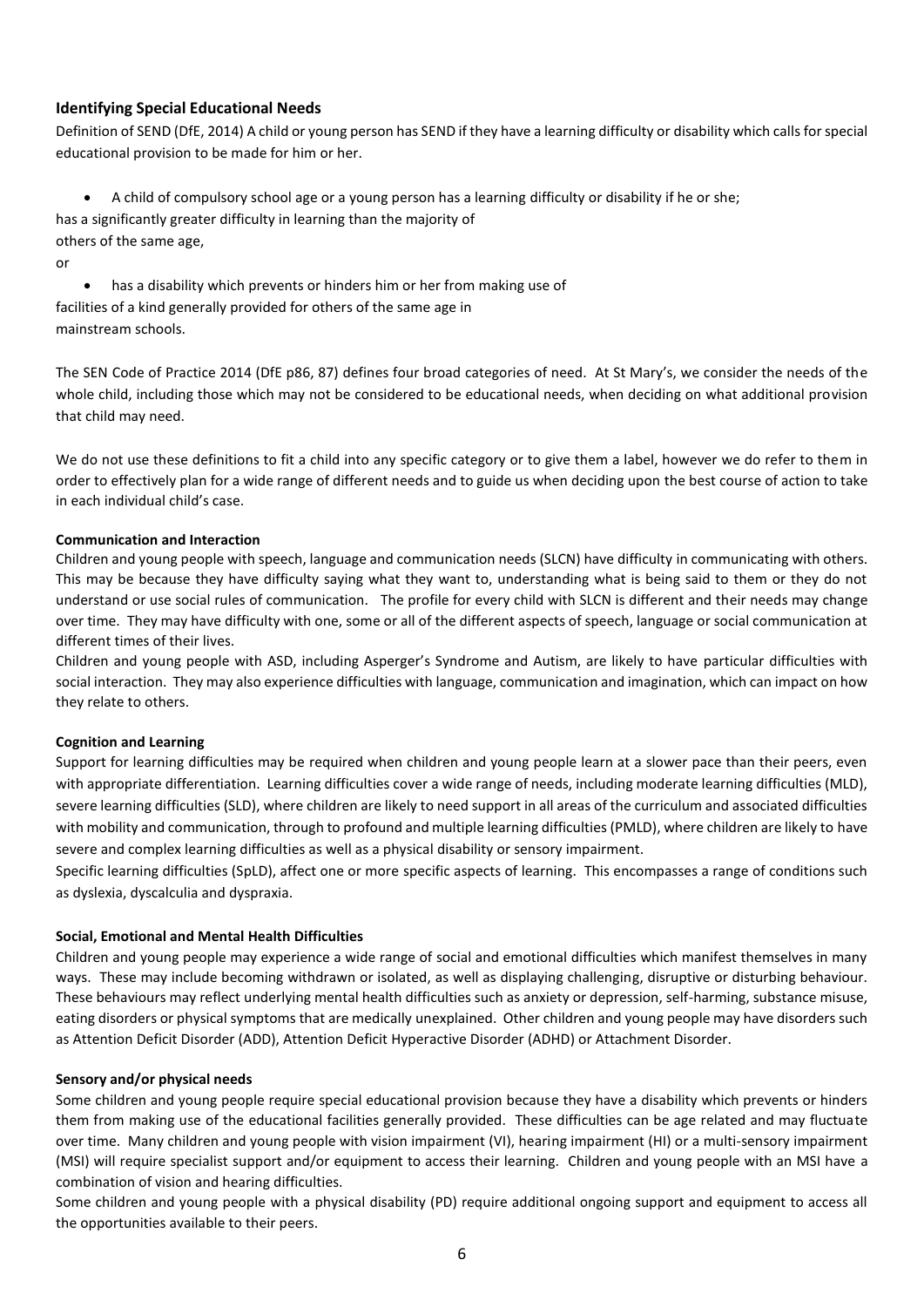We recognise that there are many reasons why a child may not make the progress we would expect. The following are not considered to be SEN, but staff at St Mary's are aware of the impact they may have on a child's attainment, and of ways the child may be supported in such circumstances:

- Disability (St Mary's follows guidance provided under current Disability Equality legislation , and makes "reasonable adjustments" in order to ensure that no individual is discriminated against)
- Attendance and punctuality
- Health and welfare (see St Mary's policy for supporting the Medical Needs of Children in School)
- EAL
- Being in receipt of Pupil Premium
- Being a Looked After Child
- Being a child of a Serviceman/woman

We do not consider behavioural difficulty to be an SEN, but rather the response to an underlying need, which we will recognise and address.

#### **Assessing Children on entry**

Teachers of Early Years Foundation Stage children at St Mary's make full use of information available from early education if possible, as this is a useful starting point. Some children may have already been identified as having SEND in the early years. Teachers should have access to records and SEND Support targets in the context of the Foundation Stage. All pupils in Early Years Foundation Stage, are assessed using Wellcomm Speech and Language assessments in either Advent Term 2 or Lent Term 1. This allows early identification of language difficulties.

#### **SEND and EAL**

At St Mary's pupils are given up to 2 years to acquire basic spoken and written English language skills. Where there is evidence that a pupil is finding it difficult to retain the English they are taught, we would investigate with parents whether there were any concerns in the pupil's home language. Assessments may then be carried out by a Specialist Teacher or other outside agencies. It is only if the area of need were specifically linked to learning English that we would wait up to 2 years, while continuing to monitor progress. All SEND Support procedures would be followed as reported in this policy.

#### **A Graduated Response to SEN Support**

At St Mary's we believe that every teacher is a teacher of Special Needs. Each teacher is responsible and accountable for the progress and development of all of the pupils in their class, including where they access support from teaching assistants or specialist staff.

In line with guidance in the SEN Code of Practice 2014, we will identify a child as having SEN only if they do not make adequate progress once they have had high quality teaching, differentiated for their individual needs. We consider that this is the first step in responding to pupils who may have SEN. While we recognise the impact of high quality, carefully planned interventions and support, this cannot compensate for a lack of good quality teaching.

Where a child fails to make adequate progress, in spite of high quality provision, the teacher and SENCo will consider all information gathered from within school about the child's progress, along-side national data and expectations of progress (including information from the teachers' formative assessments). The child and their parents will be involved in any discussions and decision making as early as possible, so that they have a good understanding of their child's strengths and difficulties and also ensuring that school has a good understanding of any parental concerns. Records of these meetings will be kept on gold forms. Following this a decision may be made to place the child on the SEN register.

The aim of formally identifying a pupil with SEN is to help school ensure that effective provision is put in place and so remove barriers to learning. The support provided consists of a four – part process:

- 1. Assess
- 2. Plan
- 3. Do
- 4. Review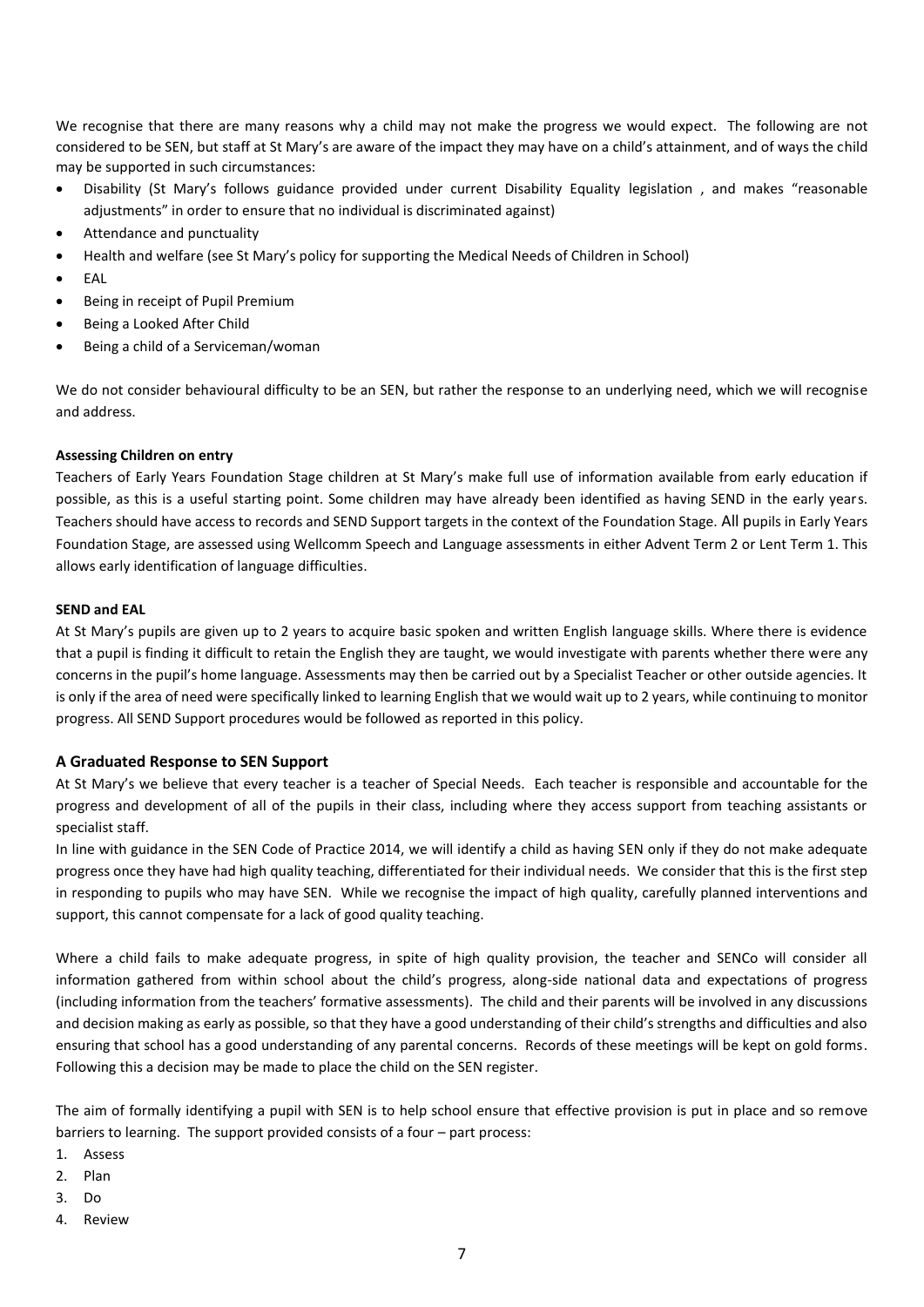This is a continuing cycle which enables us to refine and revise provision to as the understanding of the needs of the child grows. This cycle enables the identification of those interventions which are the most effective in supporting the pupil to achieve good progress and outcomes.

#### **Assess**

This involves clearly analysing the pupil's needs using the class teacher's assessment and experience of working with the pupil, details of previous progress and attainment, comparisons with peers and national data, as well as the views and experience of parents. The pupil's views and where relevant, advice from external support services will also be considered. Any parental concerns will be noted and compared with the school's information and assessment data on how the pupil is progressing. This analysis will require regular review to ensure that support and intervention is matched to need, that barriers to learning are clearly identified and being overcome and that the interventions being used are developing and evolving as required. Where external support staff are already involved their work will help inform the assessment of need. Where they are not involved they may be contacted, if this is felt to be appropriate, following discussion and agreement from parents.

#### **Plan**

Planning will involve consultation between the teacher, SENDCO and parents to agree the adjustments, interventions and support that are required; the impact on progress, development and or behaviour that is expected and a clear date for review. Parental involvement may be sought, where appropriate, to reinforce or contribute to progress at home. All those working with the pupil, including support staff will be informed of their individual needs, the support that is being provided, any particular teaching strategies/approaches that are being employed and the outcomes that are being sought.

#### **Do**

The class teacher remains responsible for working with the child on a day-to-day basis. They will retain responsibility even where the interventions may involve group or one-to-one teaching away from the main class teacher. They will work closely with teaching assistants and to plan and assess the impact of support and interventions and links with classroom teaching. Support with further assessment of the pupil's strengths and weaknesses, problem solving and advising of the implementation of effective support will be provided by the SENDCO.

#### **Review**

Reviews of a child's progress will be made regularly. The review process will evaluate the impact and quality of the support and interventions. It will also take account of the views of the pupil and where necessary their parents. The class teacher, in conjunction with the SENCO will revise the support and outcomes based on the pupil's progress and development making any necessary amendments going forward, in consultation with parents and the pupil.

#### **Referral for an Education, Health and Care Plan**

If a child has lifelong or significant difficulties they may undergo a Statutory Assessment Process which is usually requested by the school but can be requested by a parent. This will occur where the complexity of need or a lack of clarity around the needs of the child are such that a multi-agency approach to assessing that need, to planning provision and identifying resources, is required. The decision to make a referral for an Education, Health and Care Plan will be taken at a progress review.

The application for an Education, Health and Care Plans will combine information from a variety of sources including:

- Parents
- Teachers
- SENCO
- Social Care
- Health professionals
- External agencies

Information will be gathered relating to the current provision provided, action points that have been taken, and the preliminary outcomes of targets set. A decision will be made by a group of people from education, health and social care about whether or the child is eligible for an EHC Plan. Parents have the right to appeal against a decision not to initiate a statutory assessment leading to an EHC Plan.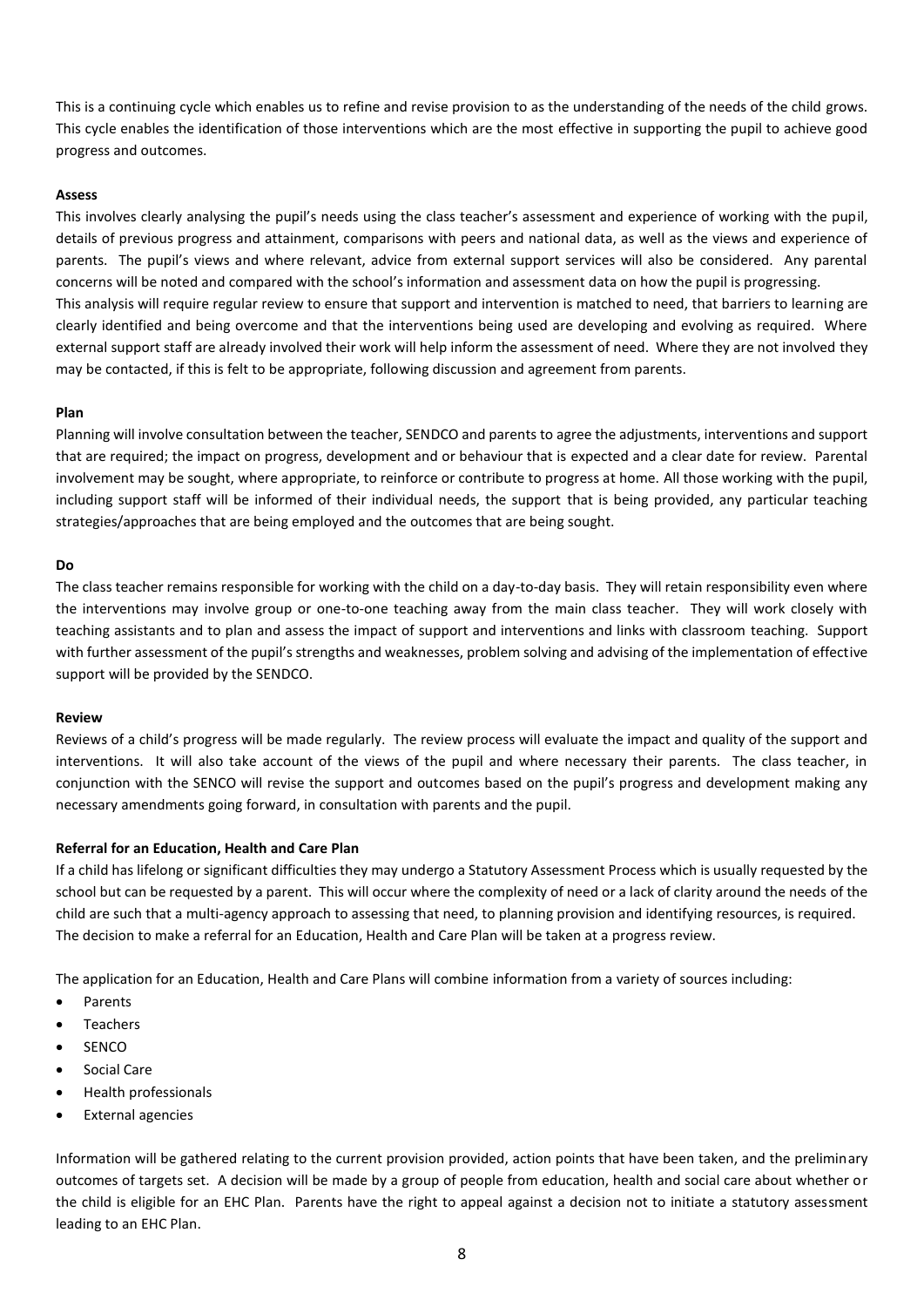#### **Special Needs Co-ordinator**

The Special Needs Co-ordinator is Michelle Brader who is responsible for the day to day management of the schools SEN policy. Duties of this role which includes:

- Collaborating with the headteacher and governing body to develop the special educational needs policy.
- Raising achievements of pupils with special educational needs
- Co-ordinating provision and liasing with/advising fellow colleagues
- Analysing and assessing pupils needs gathering relevant data where appropriate
- Ensuring appropriate IEPs are in place and overseeing records
- Monitoring the quality of teaching through classroom observation and review of IEPs
- Liasing with parents and other agencies, including BOSS, WTT, STT, EP, EBSS, SALT, health bodies, social services and voluntary bodies
- Attending relevant meetings and courses for the role of SENCO and disseminating information where appropriate.
- Organise training for support staff appropriate for their role. The Special Needs Co-ordinator works closely with the Headteacher, class teachers, support staff and outside agencies.

#### **Class teachers**

- Class teachers are responsible for:
- Identifying pupils requiring support and consulting SENCO and parents
- Providing appropriately differentiated activities
- Planning and delivering IEPs involving the pupil and parents
- Analysing and assessing pupils needs gathering relevant data where appropriate
- Monitoring individual progress and reviewing targets on a regular basis
- Meet with outside agencies when deemed appropriate by the SENCO
- Keeping SENCO and parents up to date with progress/further support required

#### **Staffing and Other Agencies**

Staff are kept fully informed about issues concerning special needs and provision is made to enable attendance at courses to extend knowledge and develop skills. Planning meetings take place at the beginning of each term with external agencies, STT, BOSS …, to arrange involvement for the coming term. This includes consultation for advice, assessment or direct involvement with a pupil. Within the school, formal and informal discussion will take place concerning support, assessment, IEPs and target setting.

#### **External Support Services**

St Mary's works closely with Lincolnshire's co-ordinated services including but not exhaustive to:

- Educational Psychologist
- Specialist Teaching Team
- Lincolnshire Behaviour Outreach Support Service
- Sensory Impairment Service
- Speech and Language Therapy Service
- Occupational Therapy Service
- Physiotherapy Service
- Educational Welfare Officer
- Ethnic Minority Attainment Service
- Child and Adolescent Mental Health Services
- Working Together Team
- Dyslexia Outreach
- Grief and Loss Service
- Healthy Minds
- Oasis Project

# **Arrangements for Considering Complaints About SEN Provision**

Complaints made by parents/carers to class teachers are passed on to the Headteacher and the SENCO. A meeting is then arranged as soon as possible to identify the cause and take immediate steps to ensure problems are resolved quickly and effectively. Advice may be sought from SEN agencies.